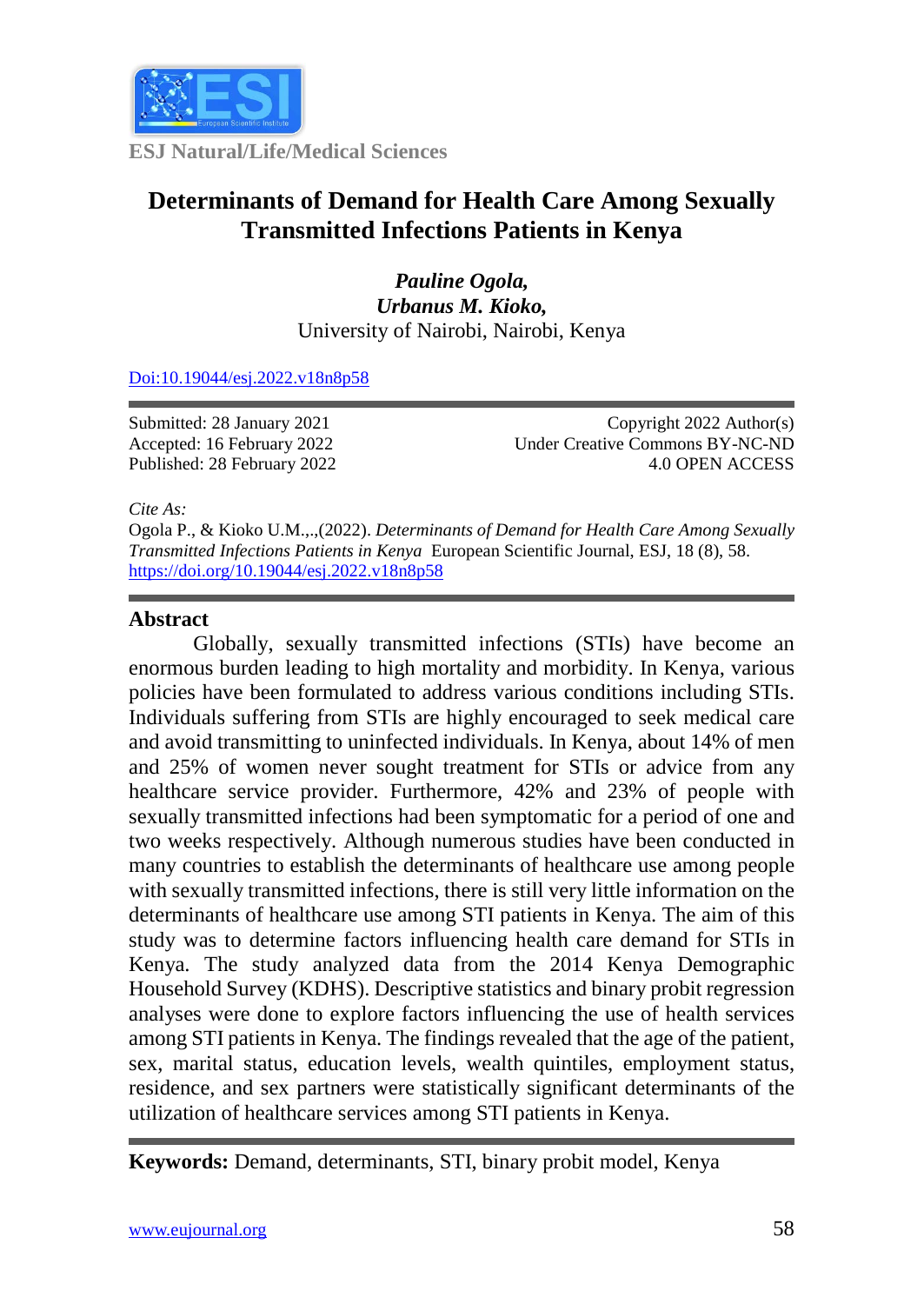Sexually Transmitted Infections (STIs) are known to have a huge burden of mortality and morbidity in most developing countries (WHO), 2016). This is due to their effect on reproductive health and child health. Globally, STIs, in general, are a major health problem and their prevention is a priority since the emergence of the Human Immunodeficiency Virus (HIV) and acquired immunodeficiency syndrome (AIDS) (WHO, 2012). Previous studies have reported synergy between HIV/AIDS and STI (Singa et al., 2013; Djomand et al., 2016). In the last few decades, more than 30 sexually transmitted pathogens have been discovered, HIV being among them (Workoski et al., 2015). The World Health Organization estimates that each year there are an estimated 374 million new infections of curable STIs sesdo (chlamydia, gonorrhea, syphilis, and trichomoniasis syphilis (WHO, 2021). These infections may lead to unnecessary deaths despite the availability of cost-effective prevention methods for most of these conditions (Djomand et al., 2016). Approximately 4000 newborn babies become blind each year due to STIs infection such as gonococcal and chlamydial ophthalmia neonatorum infection (WHO, 2021.

In Sub-Saharan Africa, STIs continue to be a public health problem. According to WHO approximately 500 million in the age category 15 to 49 years have a curable STI (WHO, 2021). A study conducted in South Africa on HIV and STIs revealed that STIs are associated with an increased risk of getting HIV (Wand, et al., 2020). In Sub-Saharan Africa (SSA), various interventions have been put in place to reduce the spread and seriousness of these sexually transmitted infections (WHO, 2012). In Kenya, the burden of STIs is high and increasing (Chesang, et al., 2017). In 2012, the overall prevalence of STIs amongst individuals aged 15–64 years was estimated at 0.9%. However, the population prevalence for abnormal genital discharge was 6.2% for women and 1.5% for men, while it was 9.8% and 4.6% for women and men living with HIV, respectively (NASCOP, 2014).

In many parts of Sub-Saharan Africa, only a minority of people with STIs consult public facilities. For example, among adolescent girls in a rural area of Nigeria, over 80% reported a vaginal discharge but few sought treatments (Iorkosu et al., 2020). Similarly, the Democratic Republic of Congo, (Crago, 2020) established that 87% of 1,200 commercial sex workers participating in a survey had signs and symptoms suggestive of STIs in the previous year, but only 32% had visited public health care facilities. In contrast, a population-based study in Tanzania found that nearly all men and 90% of women reporting symptoms of STI had sought treatment in the official health sector (Kerrigan et al., 2020).

Further, empirical studies at global and local levels have been undertaken to examine factors influencing the utilization of health care. Specifically, studies on STI patients have examined factors influencing patients' online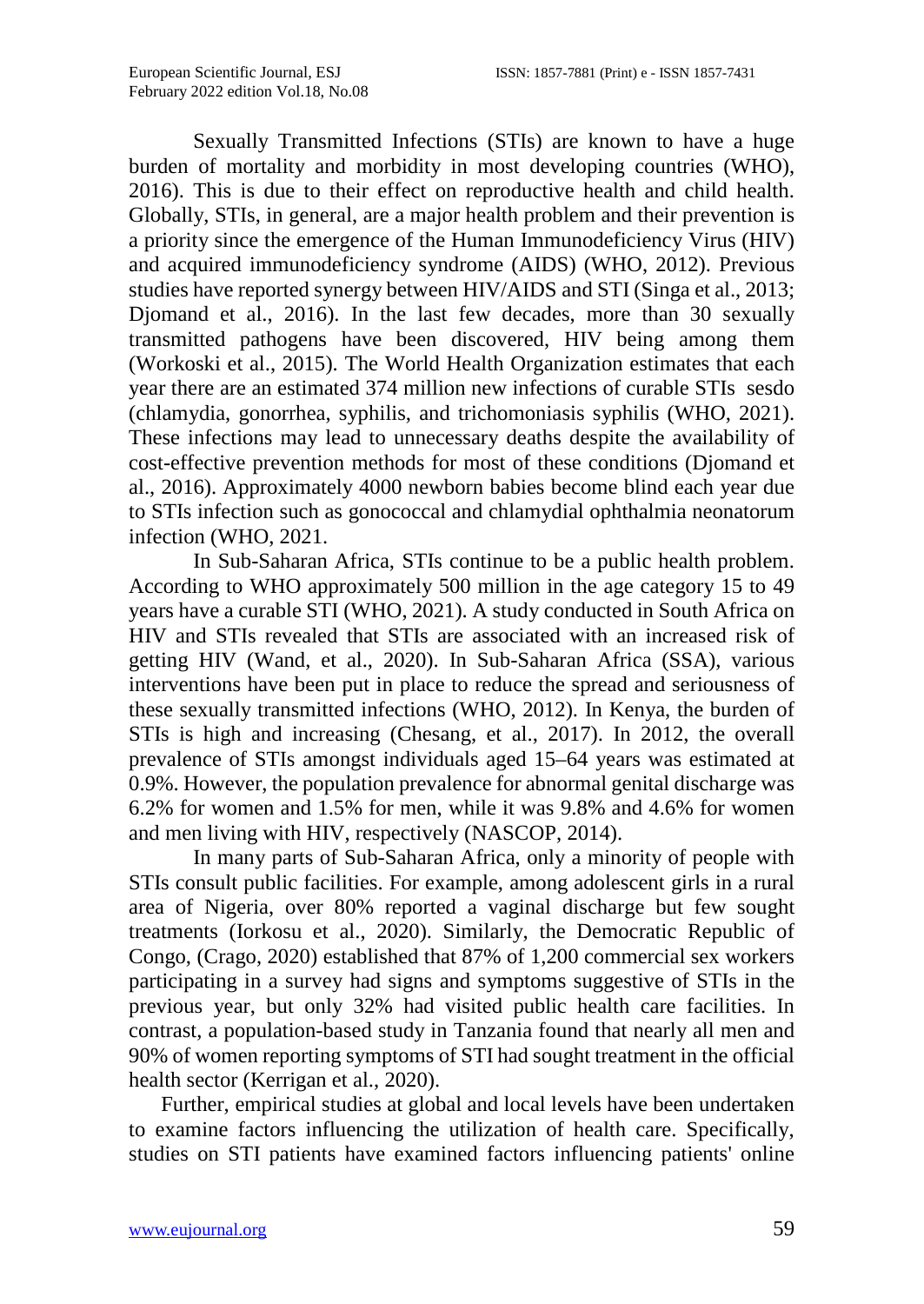health information-seeking behaviors (Graffigna et al., 2017), as well as the determinants of demand for health care services in Northern Ethiopia (Wellay, et al. (2018). Other studies have explored experiences of stigma related to health care in Atlanta (Eaton et al., 2018), delayed health care seeking among patients presenting STIs in HIV hotspot areas in Ethiopia (Tsadik, Lam & Hadush, 2019), and barriers to STI service use by men in Nepal (Jahangir, et al., 2020). In Kenya, studies including Muriithi (2013) have examined determinants of care-seeking behavior in Kibera slums. Chesang et al. (2017) conducted a qualitative thematic analysis to elicit perspectives from healthcare providers in Kenya on managing sexually transmitted infections. Despite the numerous studies that have been conducted in Kenya evidence on the determinants of health care among STI patients remain scanty. This study investigates determinants of healthcare use among STI patients in Kenya.

#### **1. Methodology And Data**

This section discusses the theoretical framework, the estimable model, and its specifications. Description of the variables as well as a data source is provided.

#### **2. Theoretical framework**

Demand is an economic concept that describes a consumer's desire to pay a price for goods or services. If all other factors are constant, a rise in the price of a good or service will reduce demand while a decrease in the price of a good or service will increase demand. On the other hand, demand for health care is characterized by the level of actual consumption of goods and services by an individual facing illness/injury (Nahu, 2006; Wellay et al. 2018). This consumption could differ by demand factors such as income, cost of care, education, social norms and traditions, and the quality and appropriateness of the services provided.

Healthcare is different from other services because it is not clearly defined. In most industries, the product or service can be standardized to improve efficiency and quality. In healthcare, every consumer is structurally, chemically, and emotionally different (Halamka, 2011). What works for one person may not necessarily work for another. Healthcare also differs in terms of choosing consumers. In other services, there is a choice in selecting which person or industry business can be conducted with. It is not so in healthcare as treatment has to be provided to patients in places like the emergency room regardless of patients' ability to pay or not (Babalola, 2017).

According to the human capital model, the demand for healthcare comes from the desire of the consumer to gain good health (Grossman, 2000, Becker 1962). Most people prefer being healthy to being sick. Another factor that makes health care different from most other goods and services is that it is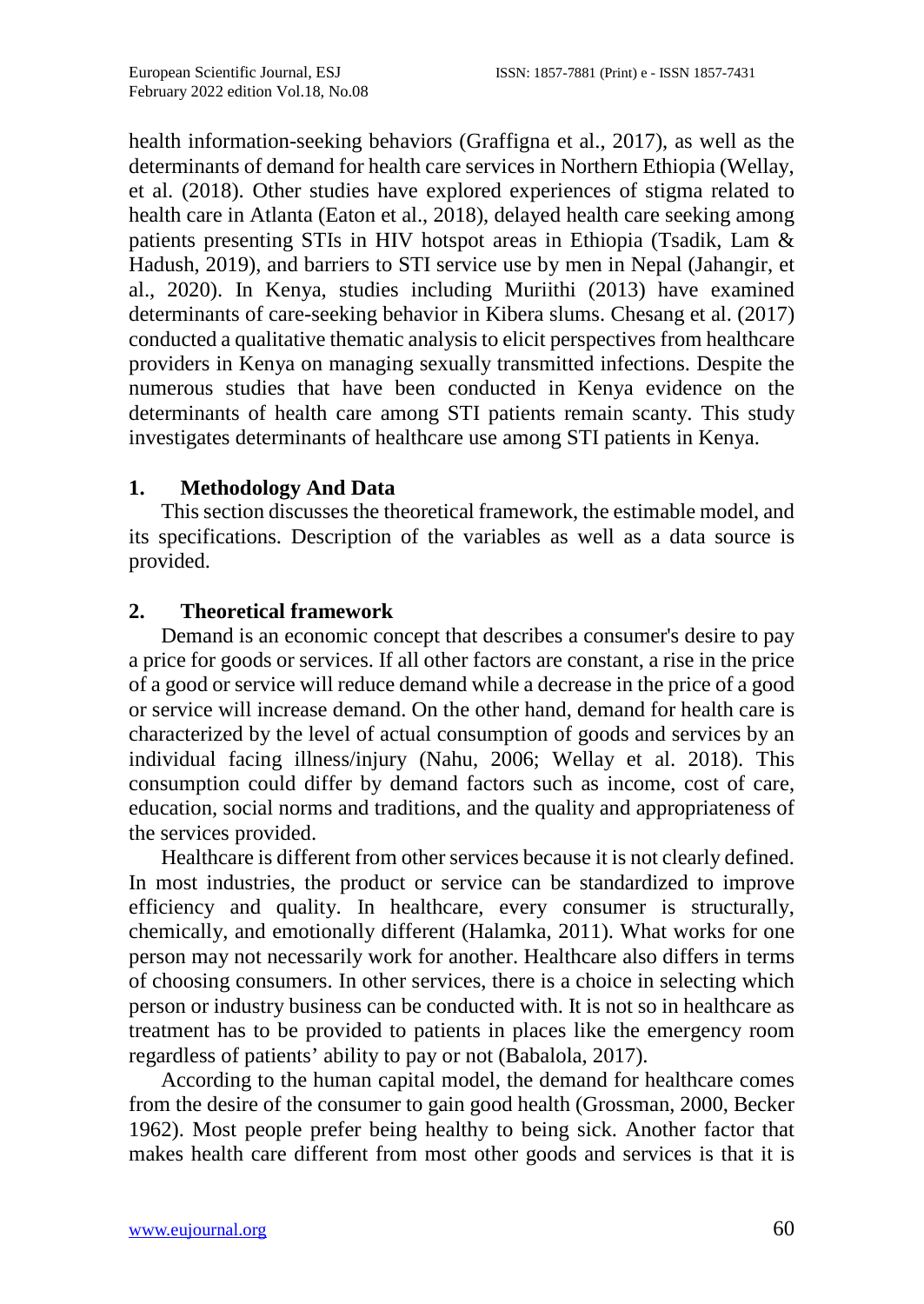simultaneously an investment (Orayo, 2014). The money the consumer spends on being healthy today will also benefit the consumer in the future. Another key characteristic of health care is that demand is relatively inelastic (Halamka, 2011). If a consumer is sick and requires medical care, the consumer will purchase healthcare services at almost any price. The consumers' ability to purchase healthcare is ultimately limited by the customers' income, but consumers are likely to trade off spending on many other products to purchase the medical care needed.

# **3. Analytical Framework**

This study applied Mwabu's framework (2007), an earlier version proposed by Rosenzweig and Schultz (1983). An STI patient is assumed to maximize the following utility function.

= (, , )…………………..……………………………............. ….2.1

The utility depends on a health-neutral good  $(X)$ , a health-related good, or an STI patient's behavior that affects his/her health (Y) and the health status (H). The individual's (STI patient) health is produced using the following health production function.

= (, , µ)………………………………………………………….. 2.2

Where Z refers to healthcare services purchased by STI patients,  $\mu$ refers to the genetic and environmental factors that may affect the health status of the STI patient but which he or she has no control over and Y the healthrelated behavior. The STI patient maximizes his/her utility function subject to the health production function and the budget constraint is given as:

= + + …………………………..…………………..2.3

Whereby I am the exogenous income,

 $P_x$  is the price of the health neutral good

 $P_y$  is the price of the health-related good

 $P<sub>z</sub>$  is the price of STI related services

The demand for health-related goods, non-health-related goods, and healthcare services by STI patients can be expressed as follows:

This indicates that demand for healthcare services by STI patients is a function of the price of healthcare services, price of other goods, and income.

## 4. Empirical Model and Specification

To establish an empirical relationship between various determinants and healthcare use among STI patients, the study used the probit model. The choice for this model is because the dependent variable is binary. According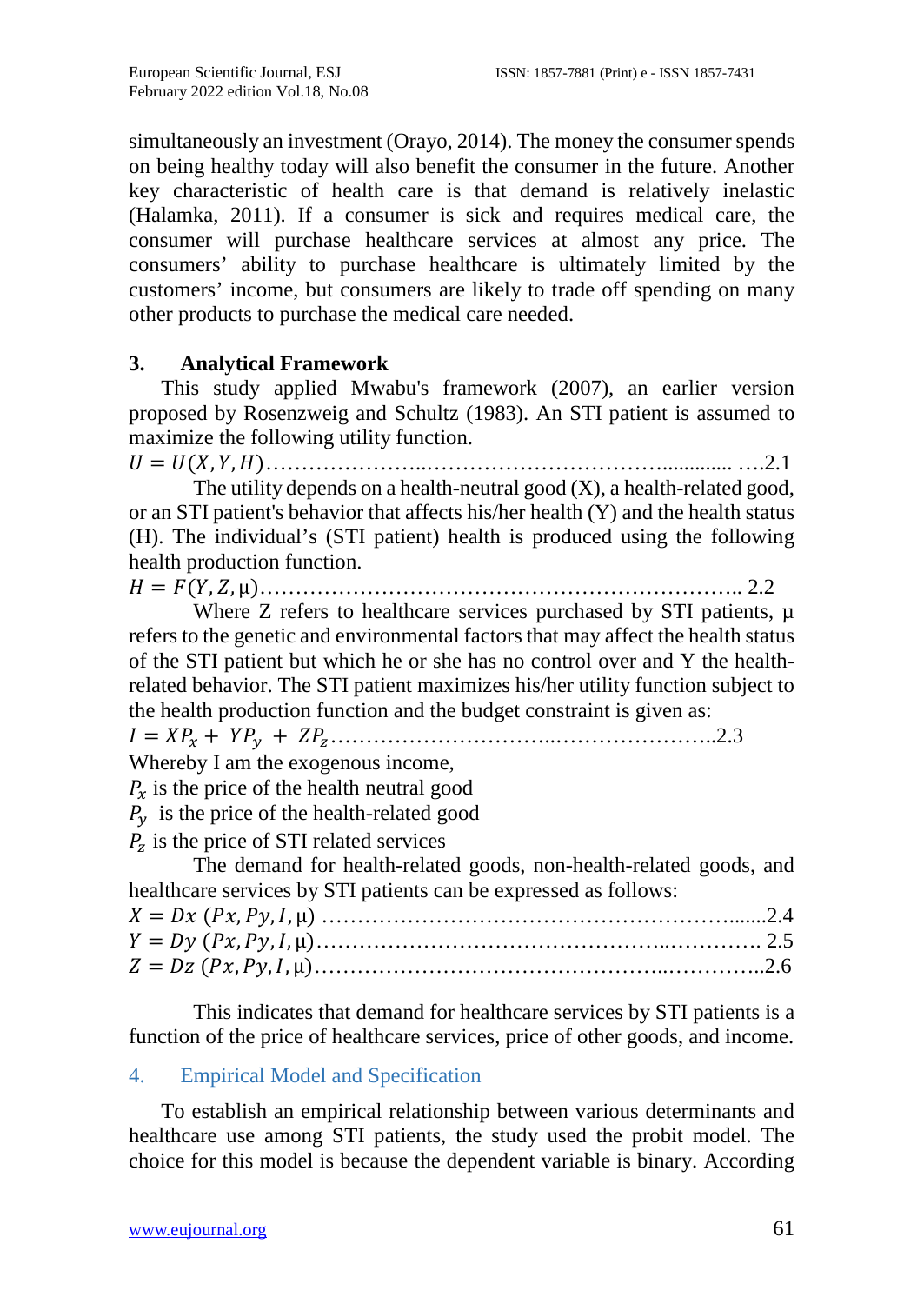to Mwabu (2007), we assume that there exists a linear relationship between the latent variable  $y^*$  and explanatory variables  $(X_i)$ . The structural model is stated as follows:

<sup>∗</sup> = + ………………………………………………………2.7

Where:  $X_i$  is a vector of explanatory variables

 $\beta$  is a vector of parameters to be estimated

 $\epsilon$  is the error term

Whereby  $y = 1$  when  $y^* > 0$ 

The probability of using healthcare services among STI patients as a function of a set of independent variables is given as follows: Where:

( ) ≡ ( ) ≡ ∫ −∞ <sup>∅</sup>() ………………………………….….2.8 Whereas  $\phi(z)$  is the standard normal density  $\phi(z)$  =  $(2\pi)^{-1/2} exp(-z^2/2)$ 

The model to be estimated is specified as follows:

 $y = \beta_0 + \beta_1 X_1 + \beta_2 X_2 + \beta_3 X_3 + \beta_4 X_4 + \beta_5 X_5 + \beta_6 X_6 + \beta_7 X_7 + \beta_8 X_8 +$  $\beta_9 X9 + \beta_{10} X10 + \beta_{11} X11 +$ 

……………………………………………….……….………………..….2.9

Where  $y$  is a dummy variable representing uptake of healthcare services by STI patient, X1=Age, X2= Sex, X3= Marital Status, X4= Level of Education, X5= Wealth Index, X6= Employment Status, X7= Place of Residence.  $X8=$  Medical Insurance,  $X9=$  Religion,  $X10=$  Sex Partners  $X11=$ Autonomy in Decision Making.  $\beta_i$  = estimated coefficients,  $X_i$  = the various independent variables

| Variables              | <b>Definition and Measurement</b>                                          | <b>Expected Sign</b> |
|------------------------|----------------------------------------------------------------------------|----------------------|
| <b>Health Care</b>     | A dummy variable taking the value of 1 if the respondent sought            |                      |
| Seeking for STIs       | general healthcare services, 0 otherwise.                                  |                      |
| patients               |                                                                            |                      |
| Age                    | Age of the respondent in completed years                                   | Positive             |
| Age squared            | This is the age of the respondent squared. It measures the experience      | Negative             |
|                        | of an STI patient in seeking health care. As one gets older, they are      |                      |
|                        | more knowledgeable on why they should seek early treatment                 |                      |
| <b>Sex</b>             | This is the respondent's gender, a dummy variable taking the value of      | Negative             |
|                        | 1 if the respondent is male and 0 otherwise.                               |                      |
| <b>Marital Status</b>  | This is the current marital status measured as a dummy variable taking     | Indeterminate        |
|                        | the value of 1 if married, 2 if single, 3 if divorced/widowed, 4 if        |                      |
|                        | separated. Single is the reference variable                                |                      |
| <b>Education Level</b> | This is the highest level of education attained by the respondent. It is a | Positive             |
|                        | dummy variable taking the value of 1 if the respondent has no              |                      |
|                        | education, $2 =$ primary education, $3 =$ secondary education, and 4       |                      |
|                        | =post-secondary education. No education is the reference variable.         |                      |

**Table 1: Measurement and definition of variables**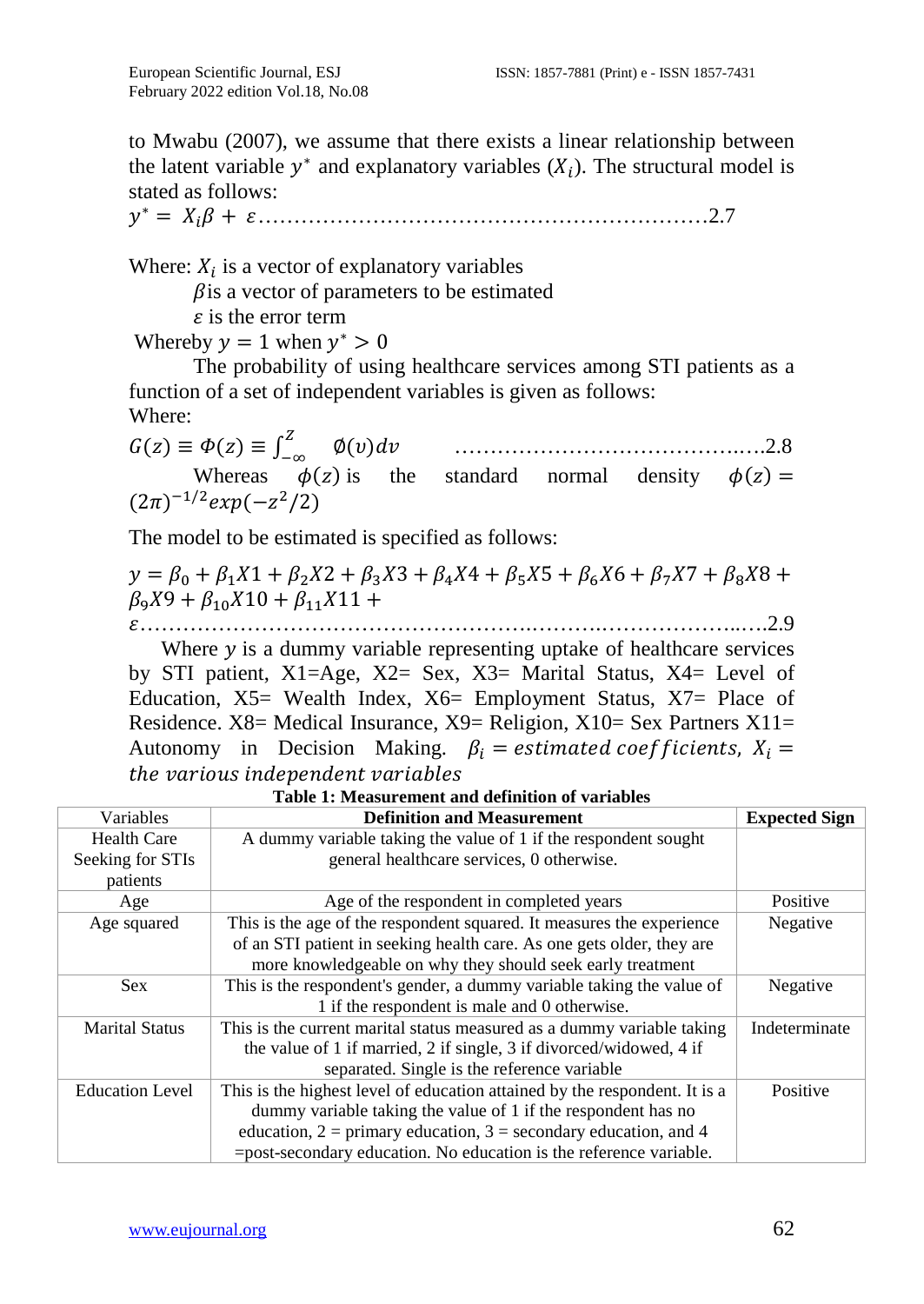| Wealth index           | A categorical variable takes the value of $1 = poor$ , $2 = middle$ and<br>3=rich. Poor is the reference category            | Positive      |
|------------------------|------------------------------------------------------------------------------------------------------------------------------|---------------|
| Employment             | A dummy variable, 1 if employed and 0 if otherwise                                                                           | Positive      |
| Residence              | This is the current type of residence. It is measured as a dummy<br>variable taking the value of $1 =$ urban and $0 =$ rural | Positive      |
| Distance to            | A dummy variable taking the value of 1 if more than 5 kilometers, and                                                        | Negative      |
| nearest health         | 0 if less than or equal to 5 kilometers                                                                                      |               |
| facilities             |                                                                                                                              |               |
| Medical Insurance      | A dummy variable taking the value of 1 if one has insurance, and 0                                                           | Positive      |
| Ownership              | otherwise                                                                                                                    |               |
| Religion               | A dummy variable taking the value of 1 if one belongs to any religion,                                                       | Indeterminate |
|                        | 0 if no religion                                                                                                             |               |
| <b>Sex Partners</b>    | A dummy variable taking the value of 1 if no sex partner, 2 if one sex                                                       | Positive      |
|                        | partner, and 3 if more than one sex partners                                                                                 |               |
| Autonomy in            | A dummy variable taking the value of 1 if Self-decision making on                                                            | Positive      |
| <b>Decision Making</b> | own health, 0 if the decision on own health is made from spouse or                                                           |               |
|                        | <b>both</b>                                                                                                                  |               |

# **5. Data Source and Type**

The study employed the latest Kenya Demographic and Health Survey (KDHS) datasets (KDHS, 2014). The KDHS contains national-level and county-level data from 40,300 households. This data contained all factors or variables for individuals seeking different types of healthcare services including for STI patients. Information contained in the dataset included demographic and socioeconomic profiles of the respondents such as education levels, age, gender, occupation, as well as health-seeking behavior. The sample for this study was obtained using a two-stage cluster sampling approach. In the first stage, 1,612 clusters were extracted from the master sampling frame. In the second stage, 25 households were systematically extracted from each cluster.

## **6. Data Analysis**

The data were analyzed using STATA version 14 software. Descriptive statistics including frequency, percentage, mean, and standard deviation (SD) were done to describe the characteristics of the study sample. Probit regression analysis was done to examine the relationships between health care use among STI patients and socio-demographics self-reported health status, health facility-related factors. The results presented are the marginal effects and the coefficients show the elasticities.

#### **7. Results**

## **8. Socio-demographic characteristics**

The mean age of the STI patients was found to be  $29 \pm 9.39$  years. More than half of the respondents were married (57% of the respondents) and a half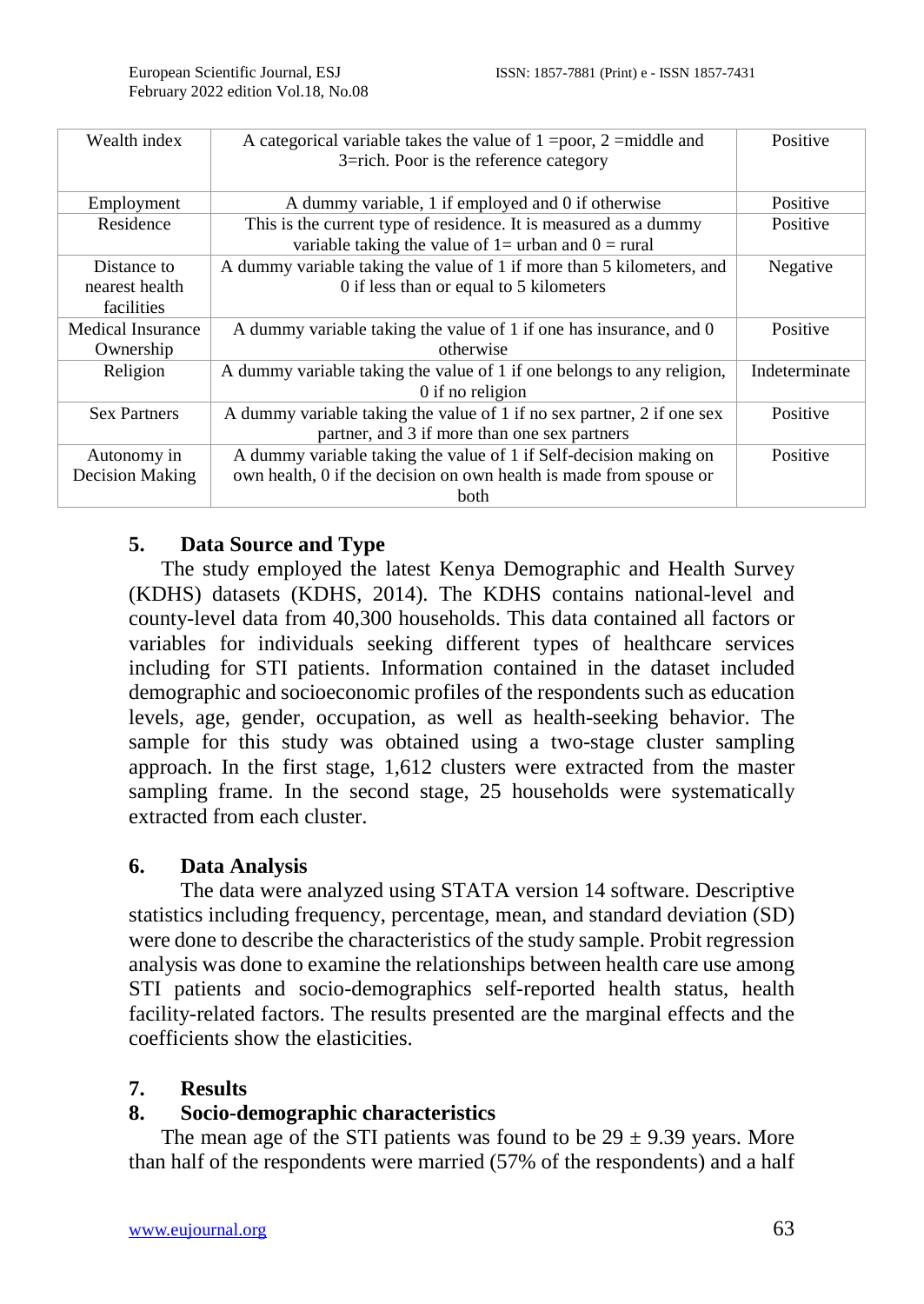(50%) and 28% of the respondents attained primary and secondary levels of education. Similarly, on wealth quintiles, there was a constant trend in distribution across different wealth cadres. Apart from the 23% of the respondents who were in the poorest quintile, the other four wealth categories had an almost equal distribution of wealth. The findings also showed that 57.4 percent of the respondents were working while 15.2 percent had medical insurance cover.

| Variables                      | Observations | Mean  | Std   |
|--------------------------------|--------------|-------|-------|
| Demand for healthcare services | 31,079       | .0831 | .2761 |
| Age                            | 31,079       | 28.94 | 9.39  |
| Marital Status (Married=1)     | 31,079       | .5712 | .4949 |
| <b>Education Levels</b>        |              |       |       |
| No education at all            | 31,079       | .1346 | .3413 |
| Primary level education        | 31,079       | .5024 | .5000 |
| Secondary level education      | 31,079       | .2766 | .4473 |
| Higher education               | 31,079       | .0865 | .2811 |
| Wealth Index                   |              |       |       |
| Poorest                        | 31,079       | .2337 | .4232 |
| Poorer                         | 31,079       | .1921 | .3940 |
| Middle                         | 31,079       | .1913 | .3933 |
| Rich                           | 31,079       | .1917 | .3936 |
| Richest                        | 31,079       | .1912 | .3933 |
| <b>Employment status</b>       | 14,724       | .5740 | .4945 |
| Medical Insurance              | 14,733       | .1520 | .3591 |
| Religion                       |              |       |       |
| No religion                    | 31,079       | .0163 | .1266 |
| Christians                     | 31,079       | .8463 | .3607 |
| Muslims                        | 31,079       | .1339 | .3405 |
| Desire for More children       | 13,947       | .5704 | .4950 |
| Distance to a health facility  | 14,735       | .7361 | .4408 |
| <b>Exposure to Mass Media</b>  | 31,079       | .8267 | .3785 |

**Table 2:** Sociodemographic characteristics of the respondents

Source: Calculations based on KDHS data (2014)

The results of the probit regression analysis are presented in Table 3. Factors such as age ( $\beta$ = 0.1940, *p*-value = 0.000), age squared ( $\beta$ = -0.0031, *p*value = 0.000). marital status ( $(\beta = 0.4109, p$ -value = 0.000), having primary education ( $\beta$  = -0.4790; *p*-value = 0.000) and secondary education ( $\beta$  = 0.4463; *p*-value =0.000) were significantly attributed to respondents' decision to use STI services. Additionally, the respondents who had university and above education level ( $\beta = 0.5778$ , *p*-value = 0.000) were more likely to seek STI treatment compared with those with no education.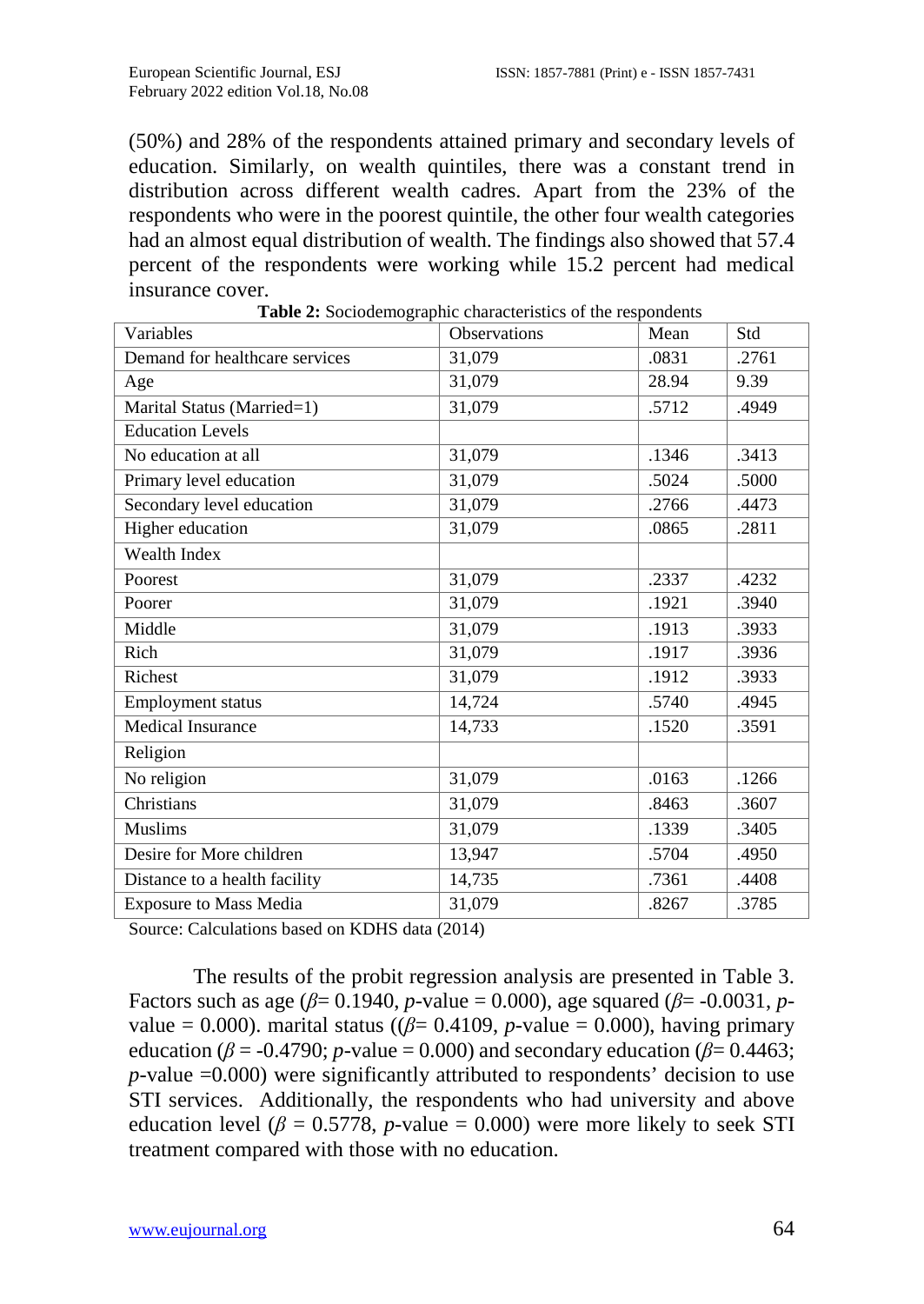Regarding respondents' wealth quintiles, the findings showed that those with higher incomes (second quintile;  $\beta = 0.2105$ ; *p-value* = 0.001, third wealth quintile,  $\beta = 0.2315$ ; *p-value* =0.000; fourth wealth quintile  $\beta = 0.2791$ ; *p*-*value* = 0.000 and fifth wealth quintile,  $\beta$  = 0.4113, *p*-*value* = 0.000) were likely to seek STI health services compared to those in the first quintile. At 5%, the employment coefficient  $(\beta = 0.0918, p-value=0.018)$  was positive and statistically significant indicating that being employed increased the likelihood of utilizing health care services by 0.0918. Additionally, the coefficient on sexual partners was positive and statistically significant ( $\beta$  = -0.457, *p*-value = 0.043) showing that having more than one sex partner had a beneficial effect on STI patients seeking health care services.

| Demand for H/C                         | Coefficients | Std. Err. | Z        | P > z | [95% Conf. | Interval] |
|----------------------------------------|--------------|-----------|----------|-------|------------|-----------|
| Age                                    | .1940        | .0162     | 11.98    | 0.000 | .1623      | .2257     |
| Age Squared                            | $-.0031$     | .0002     | $-12.44$ | 0.000 | $-.0035$   | $-.0026$  |
| <b>Marital Status</b><br>$(Married=1)$ | .4109        | .0384     | 10.71    | 0.000 | .3357      | .4862     |
| <b>Education Level</b>                 |              |           |          |       |            |           |
| Primary                                | .4790        | .0840     | 5.70     | 0.000 | .3143      | .6437     |
| Secondary                              | .4463        | .0907     | 4.92     | 0.000 | .2685      | .6241     |
| Higher                                 | .5778        | .1016     | 5.69     | 0.000 | .3786      | .7770     |
| Wealth Index                           |              |           |          |       |            |           |
| Poorer                                 | .2105        | .0612     | 3.44     | 0.001 | .0906      | .3304     |
| Middle                                 | .2315        | .0623     | 3.71     | 0.000 | .1093      | .3536     |
| Rich                                   | .2791        | .0634     | 4.40     | 0.000 | .1549      | .4034     |
| Richest                                | .4113        | .0668     | 6.16     | 0.000 | .2804      | .5422     |
| <b>Employment Status</b>               | .0918        | .0388     | 2.37     | 0.018 | .0159      | .1678     |
| Place of Residence                     | .0473        | .0117     | .404     | .003  | .0241      | .489      |
| Medical Insurance                      | .0534        | .0448     | 1.19     | 0.233 | $-.0344$   | .1412     |
| Religion                               |              |           |          |       |            |           |
| Christian                              | .0490        | .1475     | 0.33     | 0.740 | $-.2402$   | .3381     |
| Muslim                                 | $-1592$      | .1597     | $-1.00$  | 0.319 | $-.4721$   | .1537     |
| <b>Sex Partners</b>                    | .457         | .0628     | 7.277    | .043  | .264       | .581      |
| Autonomy in Decision<br>making         | .1089        | .0599     | 1.82     | 0.069 | $-.0086$   | .2263     |
| $_{\rm cons}$                          | $-5.2618$    | .3032     | $-17.35$ | 0.000 | $-5.8561$  | $-4.6674$ |

**Table 3:** Probit Regression Results

To interpret the probit results for policy purposes, the study examined the marginal effects of the health care utilization model's factors. The marginal effects are summarized in Table 4. The coefficient on age has a negative and statistically significant coefficient ( $\beta$  = 0.0275, *p*-0.000) at the 5% level. This means that as the respondent's age increases, the likelihood of an STI patient utilizing health care services increases by 2.75 percent. However, age squared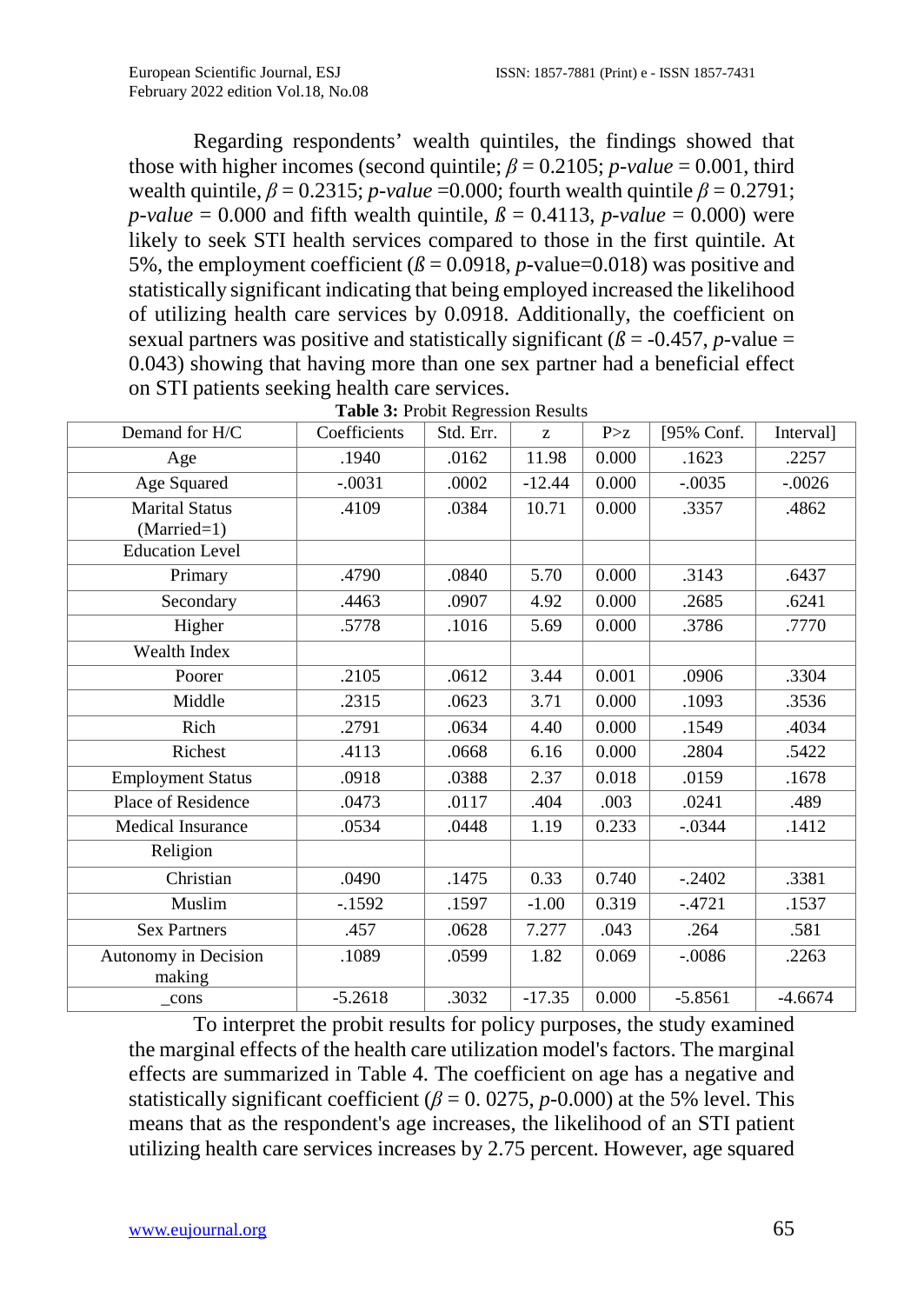$(\beta = 0.0275, p-value = 0.000)$  has a negative and statistically significant effect at the 5% level. This indicates that the relationship between age and health care service utilization was nonlinear. The fact that the age distribution of STI patients was not linear implies that as one age, the effect on health care service utilization declines. The marital status coefficient had a positive and statistically significant effect on the use of health care services among STI patients in Kenya ( $\beta$ = 0.0584, *p* value=0.000). This means that married STI patients were 5.8 percent more likely to use health care services compared to those who are not married.

The study compared individuals with primary, secondary, and tertiary education to those with no education. Primary education had a coefficient of  $(\beta = 0.0528, p-value=0.000)$ , indicating that STI patients with a primary level of education were 5.28 percent more likely to use health care services than those with no education. Secondary education had a positive and statistically significant effect of health care utilisation ( $\beta$  = 0.0480, *p*-value = 0.000). This shows that STI patients having a secondary education were 4.8 percent more likely to use health care services than those with no education. Additionally, the coefficient for higher education was positive and statistically significant  $(\beta=0.0684, p-value = 0.000)$  implying that STI patients with a higher level of education were 6.84 percent more likely to use health care services than those with no education.

Regarding wealth quintiles of STI patients, the results showed that those in the second wealth quintile  $(\beta = 0.0253, p$ -value=0.000), third wealth quintile was ( $\beta$  = 0.0282, *p*-value=0.000), fourth wealth quintile ( $\beta$  = 0.0352, *p*-value=0.000) and fifth wealth quintile ( $\beta$  = 0.0565, *p*-0.000) were more likely than those in the first wealth quintile to seek health care services. Employment ( $\beta$  = 0.0130, *p*-value = 0.018) was found to be positive and statistically significant, indicating that being employed increased the likelihood of seeking health care services by 1.3 percent among STI patients. Having a sexual partner was negatively associated with seeking health care services (*β*= -0.0783, *p*- value=0.0443).

| псиуа)                 |                         |        |       |          |          |           |  |
|------------------------|-------------------------|--------|-------|----------|----------|-----------|--|
| Demand health care     | <b>Marginal Effects</b> | Std.   | Z     | P > z    | 195%     | Interval] |  |
|                        |                         | Err.   |       |          | Conf.    |           |  |
| Age                    | .0275                   | .0023  | 11.89 | 0.00     | .0230    | .0321     |  |
|                        |                         |        |       | 0        |          |           |  |
| Age Squared            | $-.0004$                | .00004 |       | 0.00     | $-.0005$ | $-.0004$  |  |
|                        |                         |        | 12.35 | $\Omega$ |          |           |  |
| <b>Marital Status</b>  | .0584                   | .0054  | 10.66 | 0.00     | .0476    | .0691     |  |
| $(Married=1)$          |                         |        |       | $\theta$ |          |           |  |
| <b>Education Level</b> |                         |        |       |          |          |           |  |
| Primary                | .0528                   | .007   | 7.50  | 0.00     | .0390    | .0666     |  |
|                        |                         |        |       | $\theta$ |          |           |  |

**Table 4: Average Marginal Effects of health-seeking behavior among STI patients in**   $K_{\text{onvol}}$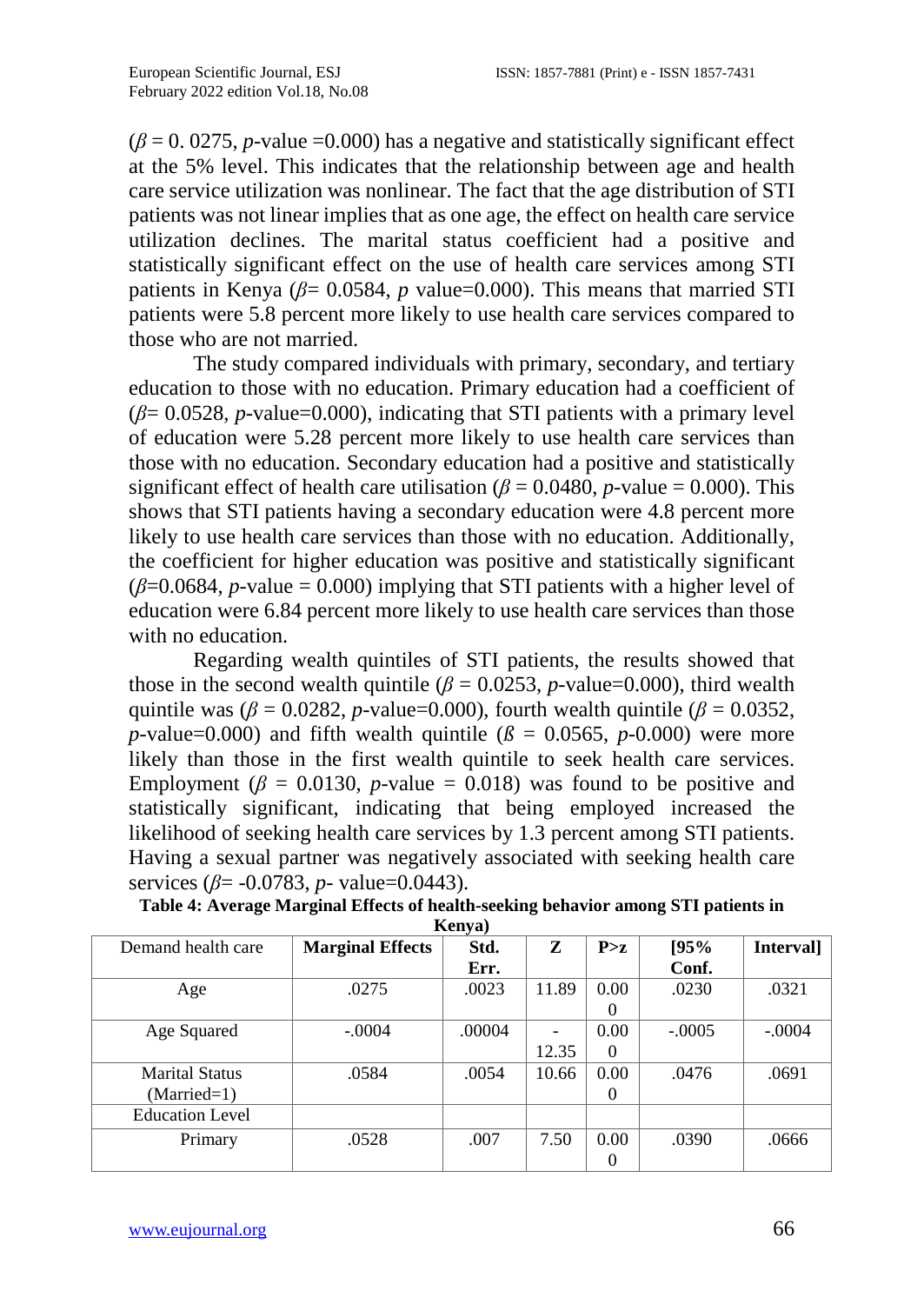February 2022 edition Vol.18, No.08

| Secondary                      | .0480     | .0082 | 5.89    | 0.00<br>$\theta$       | .0320    | .0640 |
|--------------------------------|-----------|-------|---------|------------------------|----------|-------|
| Higher                         | .0684     | .0114 | 6.00    | 0.00<br>$\overline{0}$ | .0461    | .0908 |
| Wealth Index                   |           |       |         |                        |          |       |
| Poorer                         | .0253     | .0072 | 3.53    | 0.00<br>$\overline{0}$ | .0113    | .0393 |
| Middle                         | .0282     | .0074 | 3.83    | 0.00<br>$\Omega$       | .0138    | .0427 |
| Rich                           | .0352     | .0077 | 4.57    | 0.00<br>$\overline{0}$ | .0201    | .0502 |
| Richest                        | .0565     | .0089 | 6.32    | 0.00<br>$\Omega$       | .0390    | .0740 |
| <b>Employment Status</b>       | .0130     | .0055 | 2.37    | 0.01<br>8              | .0022    | .0238 |
| Place of Residence             | .0542     | .0126 | 4.302   | 0.03<br>2              | .0372    | .0631 |
| Medical Insurance              | .0076     | .0064 | 1.19    | 0.23<br>3              | $-.0049$ | .0200 |
| Religion                       |           |       |         |                        |          |       |
| Christian                      | .0069     | .0202 | 0.34    | 0.73<br>3              | $-.0327$ | .0464 |
| Muslim                         | $-0.0197$ | .0212 | $-0.93$ | 0.35<br>$\mathfrak{D}$ | $-.0612$ | .0218 |
| <b>Sex Partners</b>            | $-.0783$  | .0547 | 1.431   | .044<br>3              | .0665    | .0901 |
| Autonomy in Decision<br>making | .0029     | .0057 | 0.51    | 0.60<br>9              | $-.0082$ | .0140 |
| -Cons                          | .0155     | .0085 | 1.82    | 0.06<br>9              | $-.0012$ | .0321 |

#### **9.Discussion**

This study provides a snapshot of determining factors of health care services among sexually transmitted infections patients in Kenya. Information on factors influencing demand for STI health care services is essential to form evidence-based health policies and efficiently manage the resources in the country based on the demand and influencing factors.

The probit regression analysis revealed that having a higher educational level (secondary school and above) of STI patients increases the probability of seeking medical care than with no education. This finding is consistent with studies conducted by (Pazol, 2015), Asiimwe (2013), and (O'Donnell, 2018). These studies concluded that having a higher level of education has a significant positive effect on healthcare seeking among STI people. This might be because educated people may have better awareness about the importance of seeking medical care services. Similarly, the age of the patient is statistically significant and positively associated with health care demand.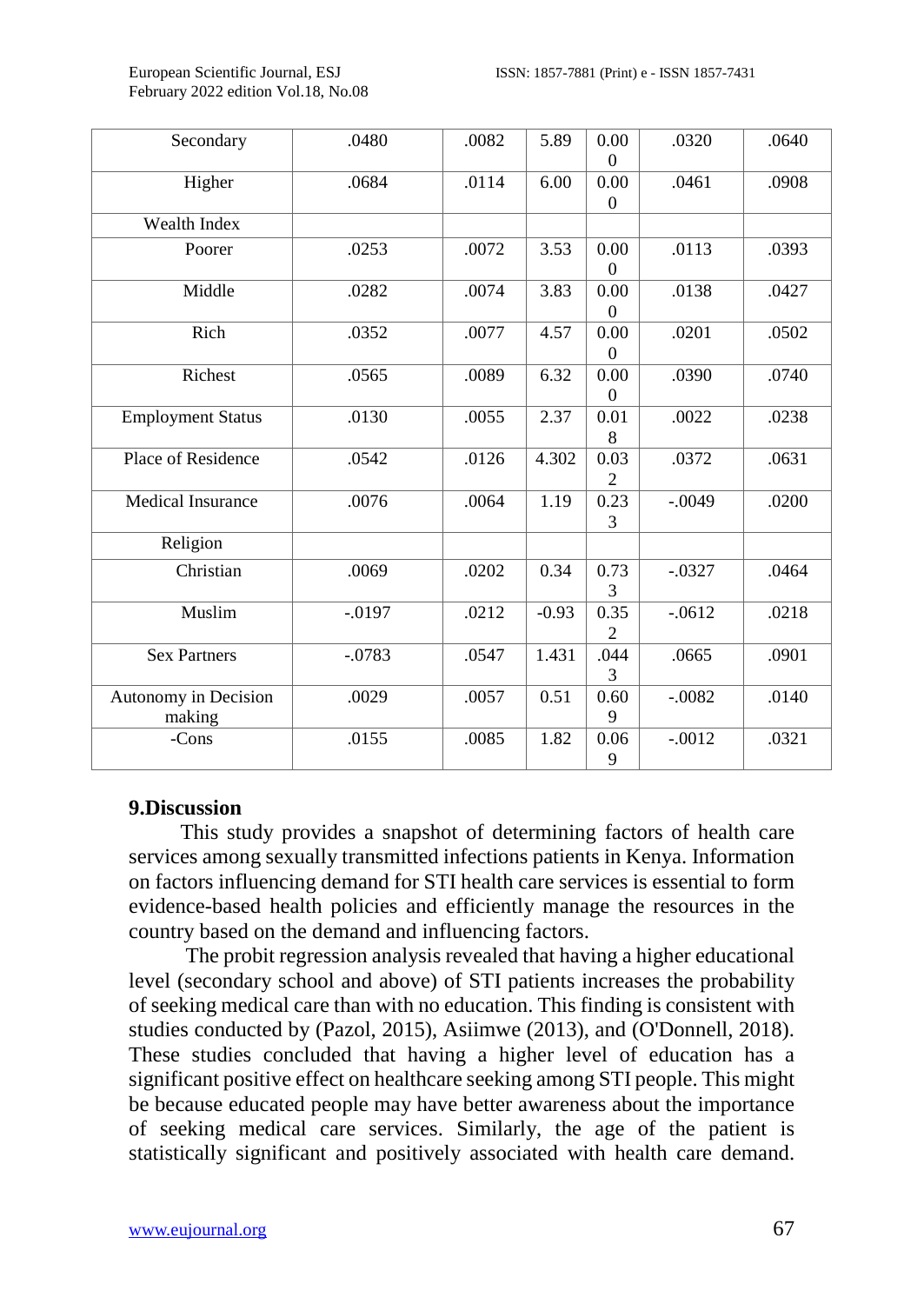This implies that if the age of an STI patient were to increase by one year, the likelihood of an STI patient utilizing health care services increases by 2.75 percent. This result is supported by the studies conducted in urban Ethiopia and rural Ethiopia (Shiferaw et al. 2011).

Similarly, being married was found to be another factor statistically associated with the demand for health care services among STI patients. Married STI patients were 5.8 percent more likely to seek treatment than nonmarried patients. This finding is in-line with the study by Naing et al. (2012) which found that single individuals have a significantly lower tendency to seek medical treatment than those married. This suggests that nonmarried STI patients should be given priority in policies targeted at improving STI patients' healthcare-seeking behavior.

Economic status was also found to be a significant determinant of health care among STI patients. Patients in the richer and richest wealth quintile level were more likely to seek treatment than patients in the poorest wealth quintile. This finding highlights the complex relationship between economic status and health care service utilization. This means the lower wealth quintile is associated with reduced chances that STI patients would seek care. This finding is supported by studies conducted in Ethiopia, and Ghana (Moges et al. 2013; Adanu et al. 2008). STI patients who have a good economic status can overcome financial barriers to access health care services.

Being employed was also found to be significantly associated with increased use of healthcare services among STI patients. This implies that STI patients who are employed are more likely to pay for health care services and other associated costs than their unemployed counterparts. Grossman (1972) and (Andersen, 1995), (Wooldridge, 2020), indicated that increased incomes enable an individual to seek more health services.

## **9. Strength and limitations of the study**

This analysis identified key determinants associated with the demand for health care services among STI patients. The study is based on nationally representative data with a large number of STI patients. The study has a few limitations. Information on the presence of an STI in this study is based on the self-report of STI syndromes. This may underestimate the STI burden due to two reasons. The first reason is that most STIs are asymptomatic. Therefore, respondents may not report the symptoms. The second reason is that most respondents with STIs may feel embarrassed or ashamed to admit to having STIs. Therefore, they may not report the symptoms.

## **10. Conclusions**

This analysis revealed that age, marital status, education levels (primary, secondary, and post-secondary), wealth quintiles, employment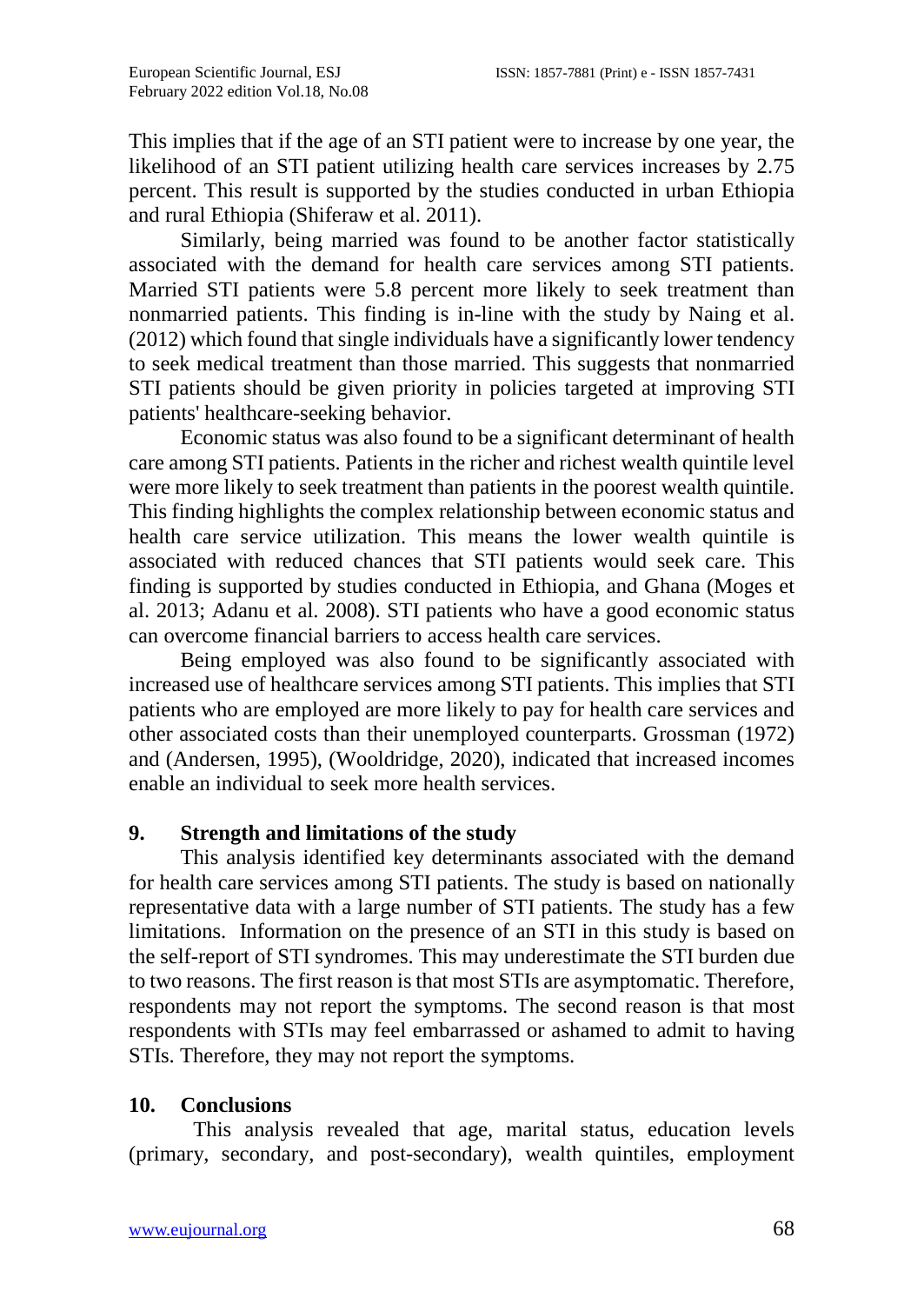status, residence, and the number of sex partners are all significant predictors of healthcare utilization among STI patients in Kenya. Therefore, there is a need for the government to consider addressing demand-side factors influencing the use of healthcare services among STI patients. Furthermore, health educations interventions focusing on reducing the number of sexual partners and the importance of seeking treatment for STIs are important to reduce STIs.

# **Contribution of authors**

Pauline Ogola conceived and designed the study as well as collected and analyzed the data. Urbanus Kioko reviewed the manuscript and made additional inputs to buttress the discussion. All authors mentioned in the article approved the manuscript.

# **References:**

- 1. Adanu et al. (2008). Sexually transmitted infections and health-seeking behavior among Ghanaian women in Accra. Afr J Reprod Health. 2008;12(3):151–8.,
- 2. Agambire, R., & Clerk, C. (2013). Healthcare seeking and sexual behavior of clients attending the suntreso STI clinic. J Biol Agric Health, 3(10), 92-100.
- 3. Andersen, R. M. (1995, March). Revisiting the Behavioral Model and Access to Medical Care: Does it Matter? Journal of Health and Social Behavior, 36(1), 1-10.
- 4. Babalola, O. (2017). Consumers and their demand for healthcare. Journal of Health & Medical Economics, 3(1), 6-8.
- 5. Becker, G. S. (1962). Investment in human capital: A theoretical analysis. Journal of political economy, 70(5, Part 2), 9-49.
- 6. Chesang, K., Hornston, S., Muhenje, O., Saliku, T., Mirjahangir, J., Viitanen, A... & Bock, N. (2017). Healthcare provider perspectives on managing sexually transmitted infections in HIV care settings in Kenya: A qualitative thematic analysis. PLoS medicine, 14(12), e1002480.
- 7. Crago, A. L. (2020). Chercher La Vie: Births, Deaths, Labour and Militarized Border-Crossing among Sex Workers in an Area of Armed Conflict in Eastern Democratic Republic of Congo (Doctoral dissertation).
- 8. Debrah Asiimwe, G. O. (2013). Prevalence and Risk Factors Associated with Type 2 Diabetes in Elderly Patients Aged 45-80 Years at Kanungu District. Journal of diabetes research. Retrieved 2021
- 9. Djomand, G., Gao, H., Singa, B., Hornston, S., Bennett, E., Odek, J & Bock, N. (2016). Genital infections and syndromic diagnosis among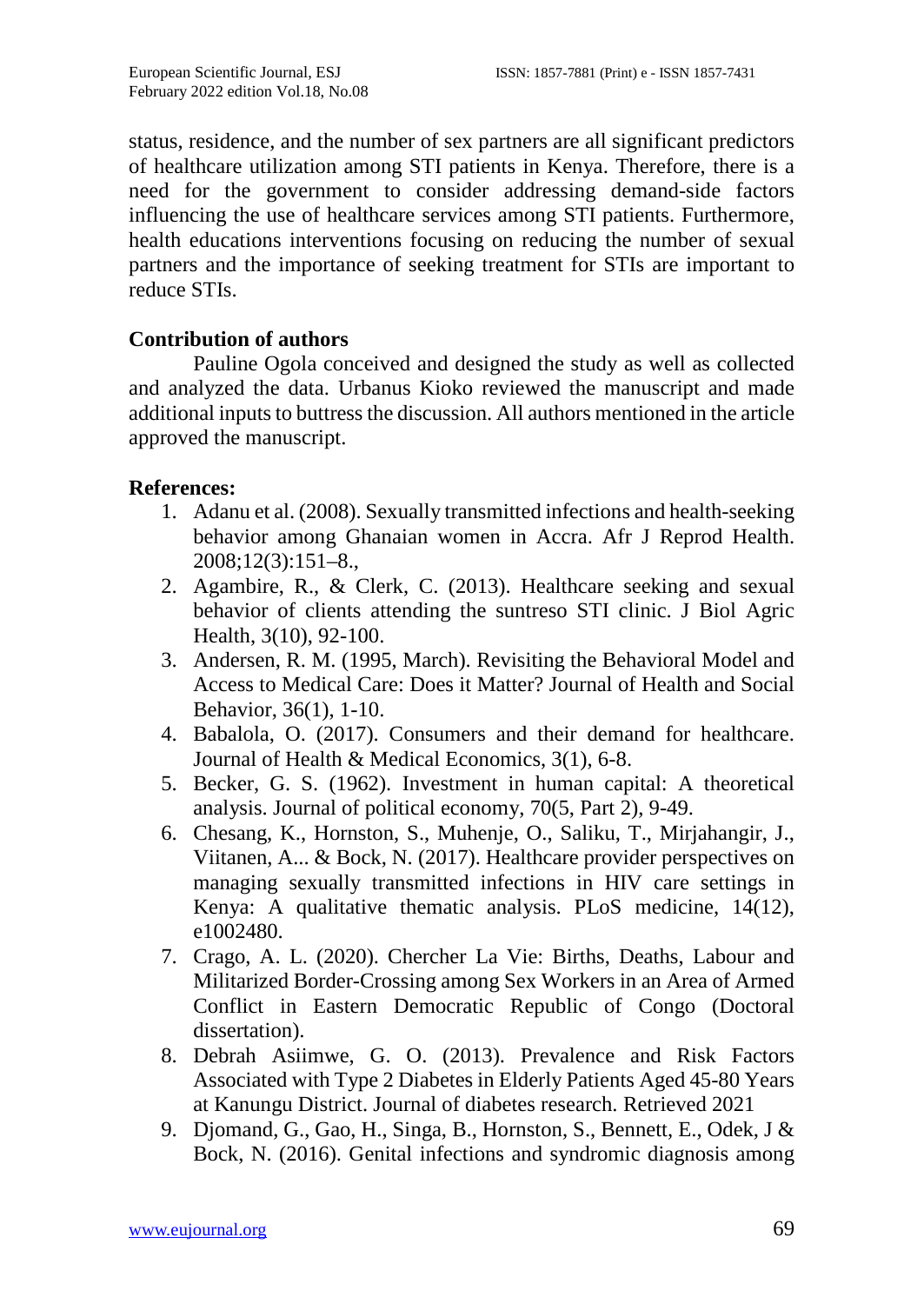HIV-infected women in HIV care programs in Kenya. International Journal of STD & AIDS, 27(1), 19-24.

- 10. Eaton, L. A., Earnshaw, V. A., Maksut, J. L., Thorson, K. R., Watson, R. J., & Bauermeister, J. A. (2018). Experiences of stigma and health care engagement among Black MSM newly diagnosed with HIV/STI. Journal of behavioral medicine, 41(4), 458-466.
- 11. Dagnew GW, Asresie MB, Fekadu GA, Gelaw YM (2020) Factors associated with the divorce from the first union among women in Ethiopia: Further analysis of the 2016 Ethiopia demographic and health survey data. PLoS ONE 15(12): e0244014. https://doi.org/10.1371/journal.pone.0244014.
- 12. Graffigna, G., Barello, S., Bonanomi, A., & Riva, G. (2017). Factors affecting patients' online health information-seeking behaviors: The role of the Patient Health Engagement (PHE) Model. Patient education and counseling, 100(10), 1918-1927.
- 13. Grossman, M. (1972). On the concept of health capital and the demand for health. Journal of Political economy, 80(2), 223-255.
- 14. Grossman, M. (2000). The human capital model. In Handbook of health economics (Vol. 1, pp. 347-408). Elsevier.
- 15. Halamka, J. (2011). Healthcare is different. Life as a Healthcare CIO Blog.
- 16. Iorkosu, T. S., Emmanuel, V. O., Benjamin, G. A., Tsembe, D. D., Aluka, T. M., & Ajai, F. (2020). Utilization of Traditional Medication for the Treatment of Vaginal Infection among Women of Reproductive Age in Makurdi Metropolis of Benue State, Nigeria.
- 17. Kerrigan, D., Donastorg, Y., Barrington, C., Perez, M., Gomez, H., Mbwambo, J., ... & Karver, T. S. (2020). Assessing and Addressing Social Determinants of HIV among Female Sex Workers in the Dominican Republic and Tanzania through Community empowerment-based Responses. Current HIV/AIDS Reports, 1-9.
- 18. Muriithi, M. K. (2013). The determinants of health-seeking behavior in a Nairobi slum, Kenya. European Scientific Journal, 9(8).
- 19. Moges B, Yismaw G, Kassu A, Megabiaw B, Alemu S, Amare B, Muluye D. Sexually transmitted infections based on the syndromic approach in Gondar town, northwest Ethiopia: a retrospective study. BMC Public Health. 2013;13(1):143
- 20. Mwabu, G. (2007, May). Health Economics for Low-Income Countries. Yale University Economic Growth Center Discussion Paper No. 955, Available at SSRN: https://ssrn.com/abstract=988379.
- 21. Mwabu, A. K. (2010). Human Development in Africa. Human Development Research Papers (2009 to present) HDRP-2010-08.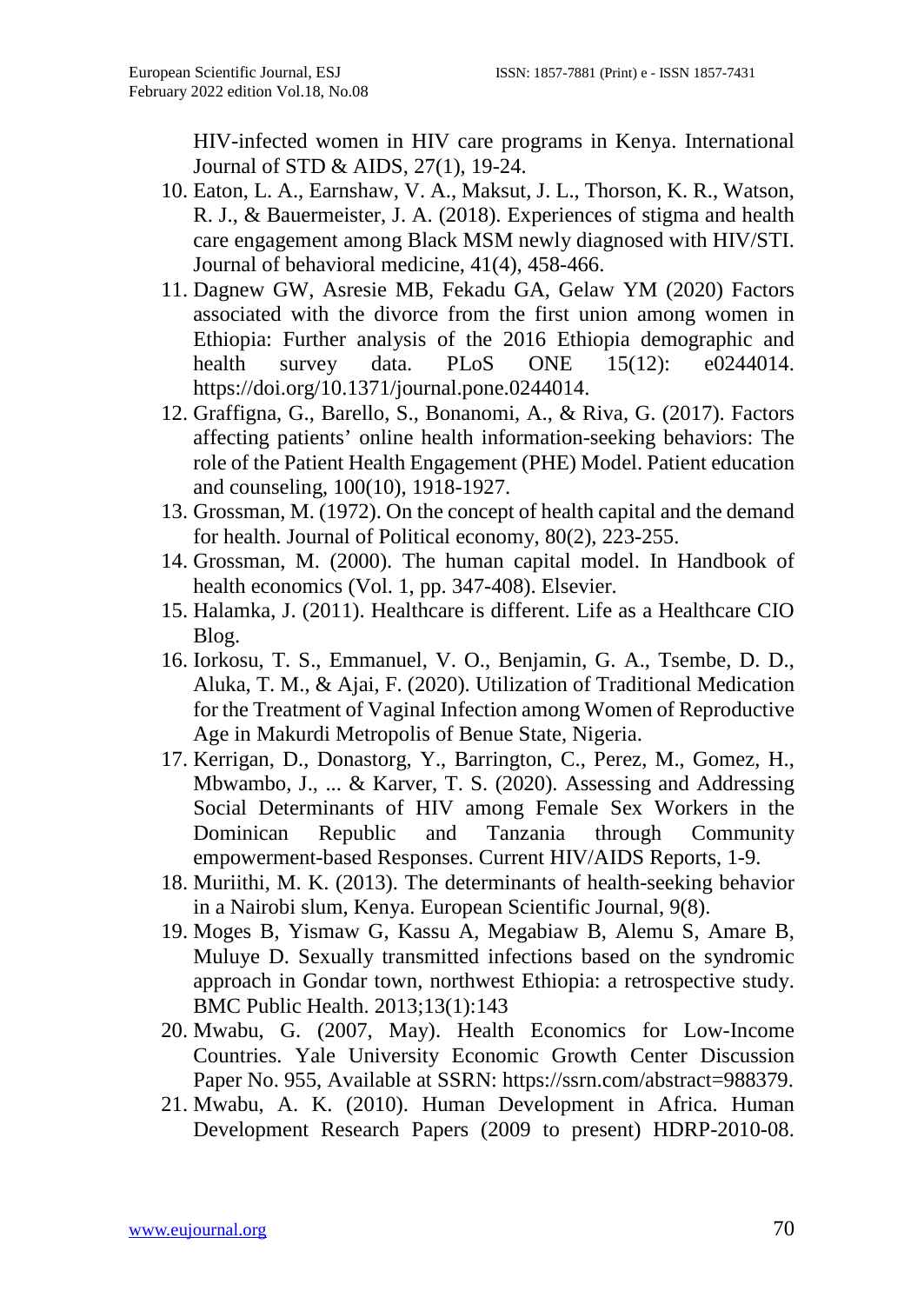Human Development Report Office (HDRO), United Nations Development Programme (UNDP).

- 22. Nahu, A. (2006). Determinants of demand for health care services and their implication on Health care financing: the case of Bure town. Ethiopian Journal of Economics, 11(683-2016-46848), 89-122.
- 23. Naing, T, Geater, A, Pungrassami, P. 2012] Migrant workers' occupation and healthcare-seeking preferences for TB-suspicious symptoms and other health problems: a survey among immigrant workers in Songkhla province, southern Thailand. BMC Int Health Hum Rights. 2012;12:22. Google Scholar |Crossref] research
- 24. National AIDS and STI Control Programme (2014). Kenya AIDS indicator survey 2012: final report. Nairobi: NASCOP.
- 25. Orayo, J. A. (2014). Determinants of Health insurance demand among the migrants in Kenya (Doctoral dissertation, University of Nairobi).
- 26. O'Donnell O (2018). Access to health care in developing countries: breaking down demand-side barriers. Cad Saude Publica. 2007;23(12):2820- 2834; Prosser Trish. Utilization of Health and Medical Services: Factors influencing health care seeking behavior and unmet needs in rural areas of Kenya. Theses Dr. Masters. 2007. http://ro.ecu.edu.au/ theses/46. Accessed October 3, 2018].
- 27. Pazol, Z. T.-S. (2015). Impact of Contraceptive Education on Contraceptive Knowledge and Decision Making: A Systematic Review. Pubmed.
- 28. Pokhrel, S., & Sauerborn, R. (2004). Household decision-making on child health care in developing countries: the case of Nepal. Health Policy and Planning, 19(4), 218-233.
- 29. Ramchandani, M. S., & Golden, M. R. (2019). Confronting rising STIs in the era of PrEP and treatment as prevention. Current HIV/AIDS Reports, 16(3), 244-256.
- 30. Schultz, T. W. (1961). Investment in human capital. The American economic review, 1-17.
- 31. Shiferaw, Y., Alemu, A., Girma, A., Getahun, A., Kassa, A., Gashaw, A., ... & Gelaw, B. (2011). Assessment of knowledge, attitude, and risk behaviors towards HIV/AIDS and other sexually transmitted infections among preparatory students of Gondar town, northwest Ethiopia. BMC research notes, 4(1), 505.
- 32. Singa, B., Glick, S. N., Bock, N., Walson, J., Chaba, L., Odek, J. & John-Stewart, G. (2013). Sexually transmitted infections among HIVinfected adults in HIV care programs in Kenya: a national sample of HIV clinics. Sexually transmitted diseases, 40(2), 148.
- 33. Tsadik, M., Lam, L., & Hadush, Z. (2019). Delayed health care seeking is high among patients presenting with sexually transmitted infections